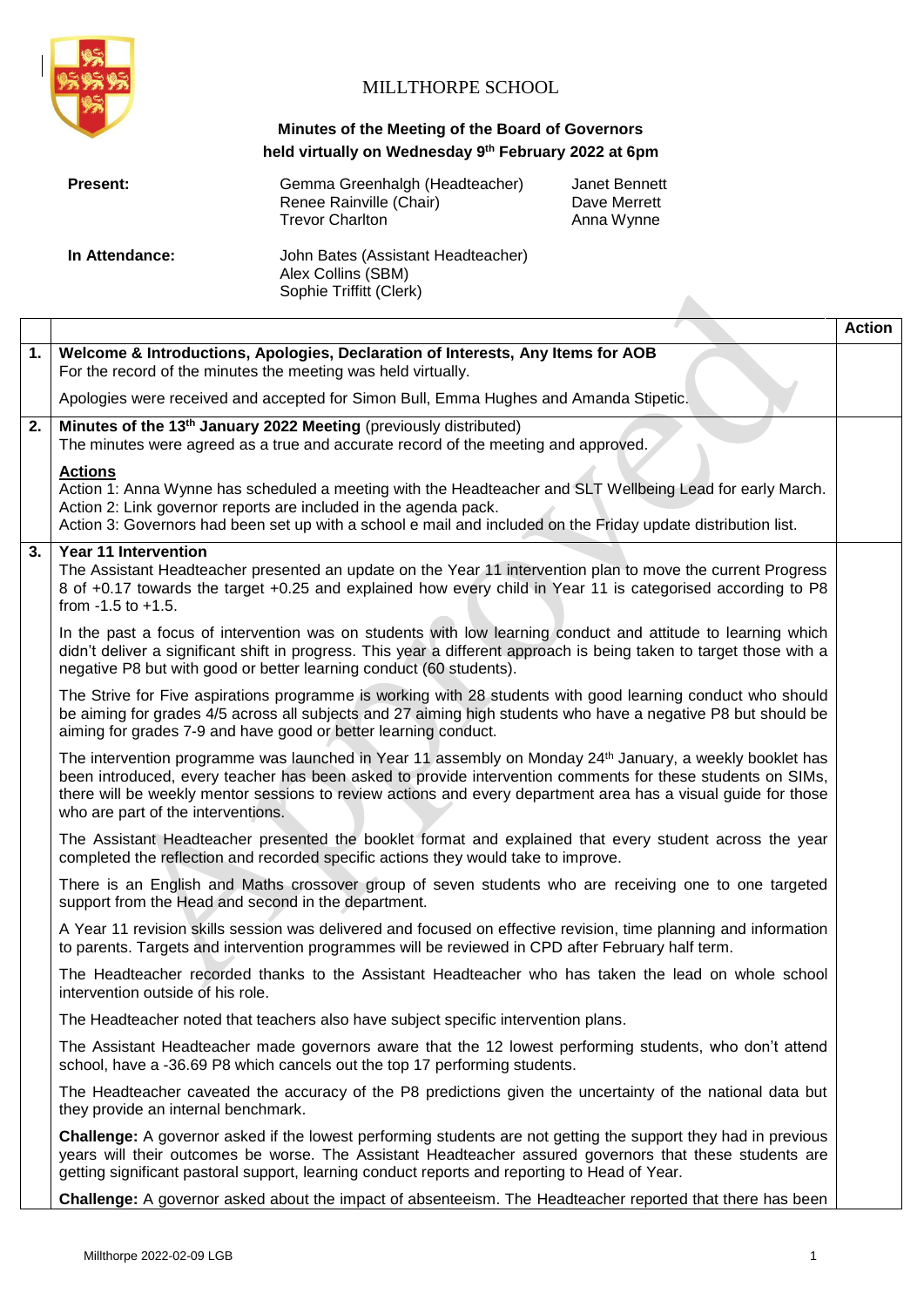a significant amount of work on attendance. School refusal is a particular concern despite investment, support and external agency engagement and is mirrored locally and nationally. Attendance usually reports above 95% and whilst this has dropped significantly it is higher than national average. The Headteacher emphasised the limited resource around mental health and specialist teachers and informed governors that there are two children who attend school with significant SEND who will not sit GCSE's and not count in the data as they had no KS2 score. There are also other children in school who present significant challenges around mental health needs and won't engage in the exam process. A governor noted that the SENDCo had explained the high level of staff investment to support the increasing range and high level need of special conditions. **Challenge:** A governor asked how parents will be engaged as part of the intervention plan. The Assistant Headteacher explained that he is investigating how intervention comments can be sent home through school comms and directed time after the PPE process will be used to involve parents in discussions. **Challenge:** A governor asked how Year 11 are supported to build confidence and not lose hope. The Assistant Headteacher felt the process is very supported and encouraging and explained that assemblies have focused on doing your best and assuring them there is time. The Headteacher noted that the message is getting to those in school and whilst there has been a push on punctuality there are challenges around getting the confidence message to those children who are not in or punctual. In response to a governor the Headteacher explained that there is persistent absence across year groups but not as significantly as it is in Year 11. The Headteacher confirmed that attendance protocols are in place to assure safeguarding. **Challenge:** Governors requested an update through the KPIs of the Year 11 intervention students. **Challenge:** A governor asked if the plan is being used with Year 10 to prepare them for Year 11. The Assistant Headteacher explained that the plan pre Covid was to do lot of this work in Year 10 and confirmed that the strategies and plan will be used in Year 10. **4. Curriculum Review**  The Headteacher reported that SLT are working on curriculum development, assessment reporting and safeguarding. A very experienced Assistant Head has been recruited to start at Easter and will lead on SEND and disadvantaged. **5.** School Improvement Plan (previously distributed) The Headteacher reported that the plan has been reviewed and RAG rated. **Challenge:** A governor asked if the amber and red rated items are recoverable this academic year. The Headteacher was confident that they are and reported that the curriculum work is progressing rapidly so a number of reds will now be green with the aim to have the curriculum and assessment work in place for September. **Challenge:** A governor asked if the Headteacher was uncomfortable with any of the amber and red areas. The Headteacher explained that the greatest concern is around the Ofsted challenge being put to heads of subjects and articulating the subject rationale and sequencing, there will be challenge around moving forward certain subject departments. In addition to the curriculum work there is a focus on ensuring safeguarding and site security. Behaviour and attitude is really strong and there have been some really positive assemblies but there is a small core group of attendance issues or high level behaviour. Governors recorded thanks to the Headteacher and SLT for everything that has been done in difficult circumstances. Governors requested a review of the governance section of the SIP, safeguarding and attendance update on the next meeting agenda. Anna Wynne left the meeting at 7pm. **Challenge:** A governor asked if the CAMHS situation is likely to improve. The Headteacher could not confirm and explained that children taking attempts on their life can't get access to CAMHS. **6. KPI Report** (previously distributed) **Challenge:** A governor asked for an update on the outstanding Health and Safety actions around documentation. The SBM confirmed that the plan was reviewed with the link governor with reasons and mitigations for actions not yet completed explained. **Action:** SBM to circulate summary of outstanding health and safety actions. **SBM SBM**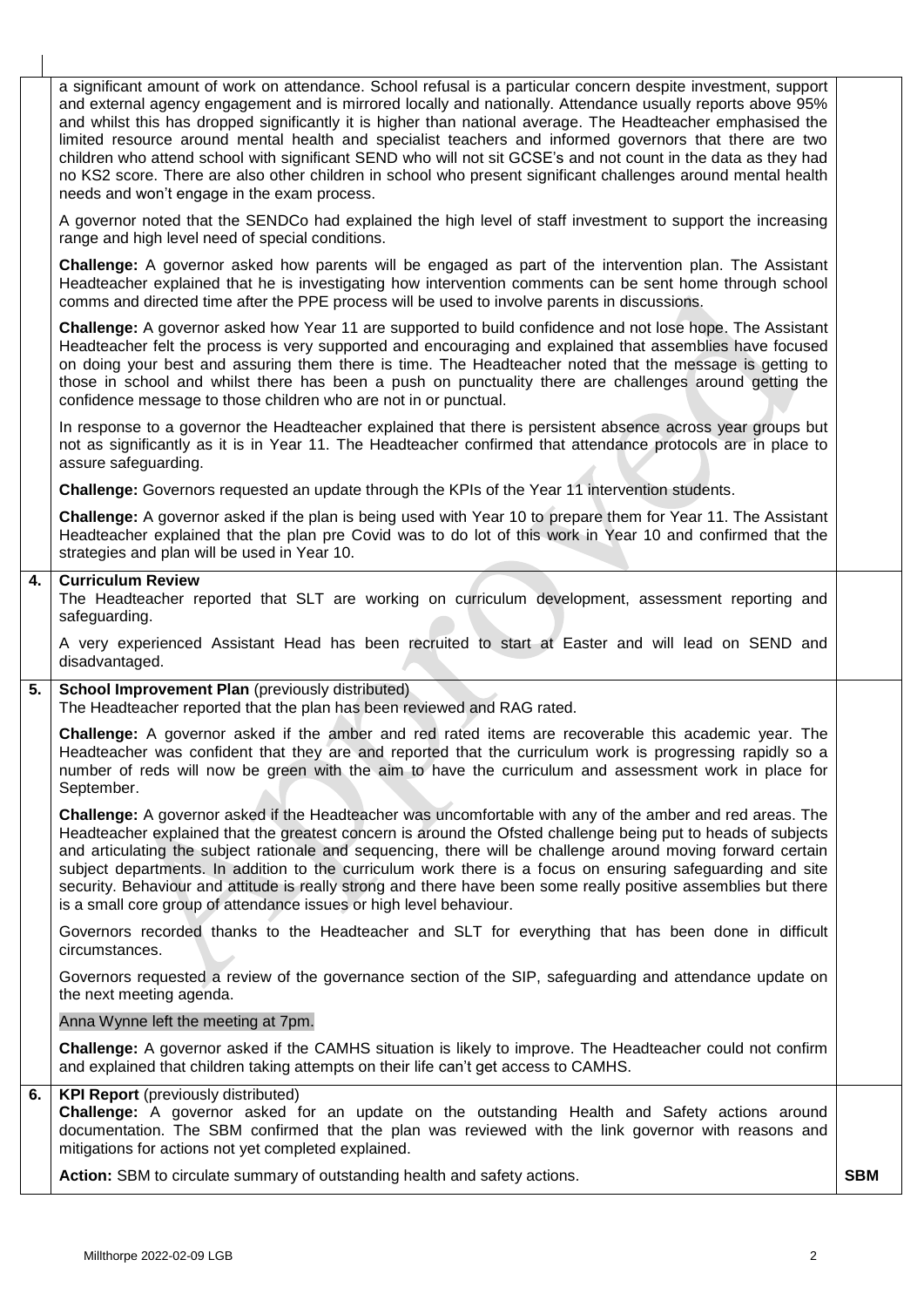| 7.  | <b>Staffing Review</b><br>There was no update to report.                                                                                                                                                                                                                                                                                                                                         |  |
|-----|--------------------------------------------------------------------------------------------------------------------------------------------------------------------------------------------------------------------------------------------------------------------------------------------------------------------------------------------------------------------------------------------------|--|
| 8.  | <b>Revised Budget</b> (previously distributed)<br>The SBM noted that the CFO is reviewing the proposal                                                                                                                                                                                                                                                                                           |  |
|     | Challenge: A governor questioned the variance deficit and how that aligns with the improved in year position. It<br>was agreed for the link governor to review the revised budget with the SBM.                                                                                                                                                                                                  |  |
|     | The Assistant Headteacher left the meeting at 7.18pm.                                                                                                                                                                                                                                                                                                                                            |  |
|     | Challenge: A governor questioned the decrease in budget for next year for supplies and services given the<br>energy price increases. The SBM explained that the budget software has assumptions built in but this will be<br>reviewed in detail at start budget. The MAT had negotiated an energy deal across the schools and are insulated<br>from the current gas price increase.              |  |
|     | Resolution: Governors agreed to recommend the revised budget for submission to the Trust Board subject to<br>the link governor being satisfied following the meeting with the SBM.                                                                                                                                                                                                               |  |
|     | Action: SBM to circulate the final revised budget submission.                                                                                                                                                                                                                                                                                                                                    |  |
|     | The Headteacher noted that the September 2022 intake will be high due to taking in above the PAN allocation<br>with 239 children in catchment and an additional 11 siblings. The SBM noted that some financial benefit from<br>increased pupil numbers will be seen next year but will need to staff from day one.                                                                               |  |
|     | In response to a governor the SBM confirmed he had no concerns on the manageability of the 2022/23 budget.                                                                                                                                                                                                                                                                                       |  |
| 9.  | <b>Risk Record</b><br>There was no update to report.                                                                                                                                                                                                                                                                                                                                             |  |
|     | 10. Safeguarding<br>There was no update to report.                                                                                                                                                                                                                                                                                                                                               |  |
| 11. | Pupil Premium / Recovery Premium (previously distributed)<br>The Headteacher reported that the new member of SLT will lead on disadvantaged and there is work to<br>broaden the remit of high level support staff on disadvantaged and safeguarding and the plan will likely change<br>in light of this work.                                                                                    |  |
|     | The Headteacher explained that there were three full time and one 0.8 Cover Supervisor posts, one has taken<br>on the attendance officer work, one is on maternity leave, one is covering a maternity which leaves one full time<br>Cover Supervisor at a time when it is difficult to secure supply.                                                                                            |  |
|     | In response to a governor the Headteacher confirmed that the named person will be updated when the new<br>Assistant Headteacher starts.                                                                                                                                                                                                                                                          |  |
|     | In response to a governor the Headteacher confirmed that the funding split is based on EEF recommendations.                                                                                                                                                                                                                                                                                      |  |
|     | The Headteacher noted the shift in Ofsted focus from Pupil Premium to SEND.                                                                                                                                                                                                                                                                                                                      |  |
| 12. | <b>Governor Business</b>                                                                                                                                                                                                                                                                                                                                                                         |  |
|     | <b>Committee Structure</b><br>Delayed until more governors are recruited.                                                                                                                                                                                                                                                                                                                        |  |
|     | <b>Link Governor Reports</b><br><b>Safeguarding</b> (previously distributed)<br>There were no questions on the circulated report.                                                                                                                                                                                                                                                                |  |
|     | <b>SEND</b> (previously distributed)<br>The link governor noted concern around staffing levels and that those with the highest level of need pull support<br>from those with lower level needs, there are also lots of different resources to manage.                                                                                                                                            |  |
|     | The SBM noted that three TA2 posts have been recruited to since Christmas and one is moving over from<br>agency at the end of the month.                                                                                                                                                                                                                                                         |  |
|     | Challenge: A governor asked if the same group of teachers that provide the pastoral support to the lower Year<br>11 group also support SEND. The Headteacher confirmed not and explained the varying provisions across the<br>SEND cohort.                                                                                                                                                       |  |
|     | Challenge: A governor asked if there is a solution in the plan moving forward to cover SEND more comfortably.<br>The Headteacher explained that there is no additional funding in the school sector and the school is getting<br>increasing numbers of students with need. There are not enough places at Danesgate so children who can't<br>fully access and manage at mainstream have to stay. |  |